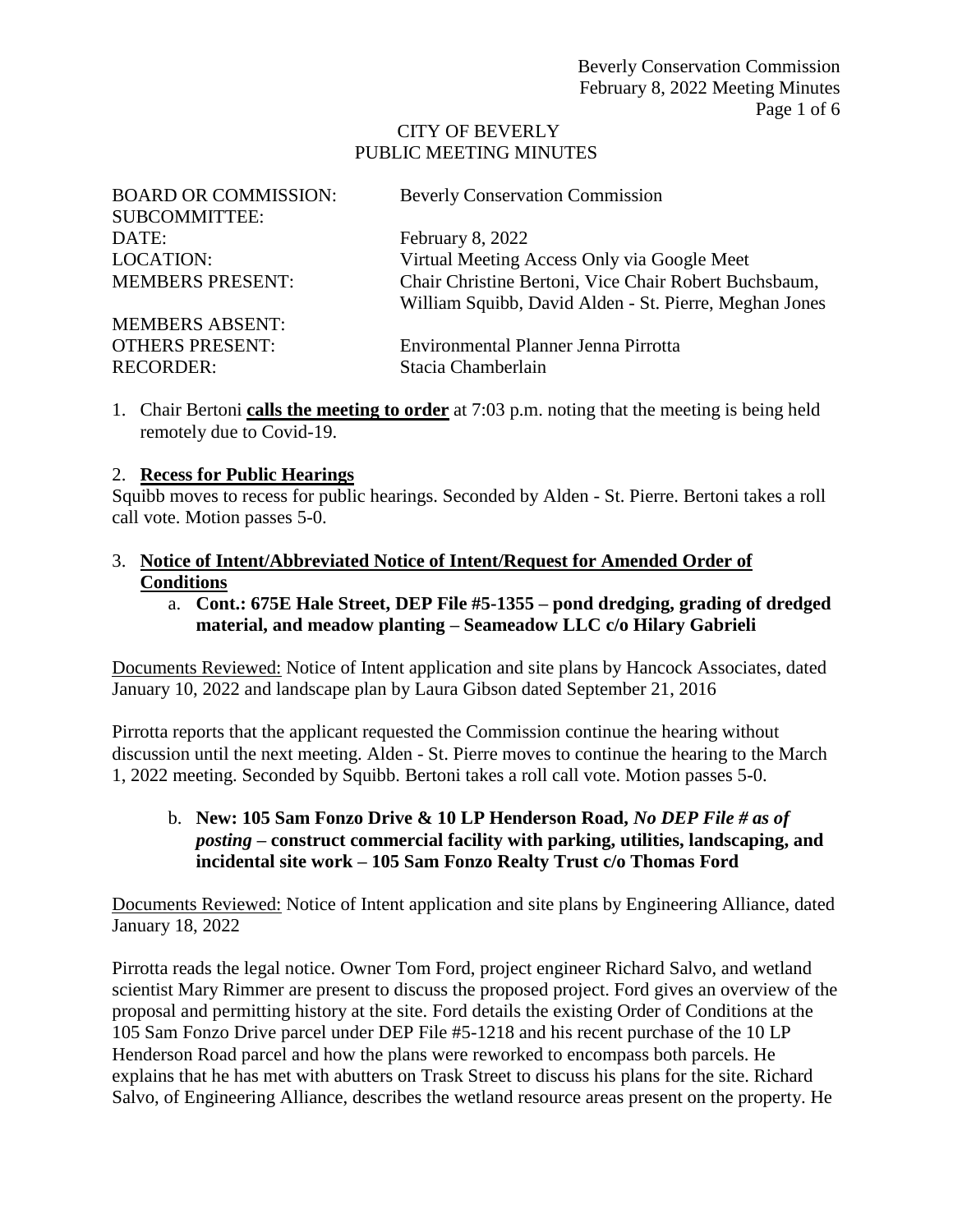discusses the stormwater management strategies to be implemented on the property including the already installed cultec system and proposed deep sump catch basins and stormwater detention basin for onsite detention and infiltration. Salvo describes the alternatives that were considered. He refers to comments from the Beverly Engineering Department and how the plan was revised to address the comments, including the addition of a gravel access road to ensure the stormwater system can be accessed and appropriately maintained. An additional stream crossing would be built; it would be a bottomless arch culvert, consistent with the crossing already installed.

Bertoni asks for clarification on the allowed use of the property and what is allowed under the "by-right" zoning rules. Salvo describes the proposed use of the site, and the proposed facility would be for assembly, packing, and shipping. Bertoni asks if the site was evaluated for the presence of vernal pools. Salvo explains that Rimmer Environmental performed the delineation and Epsilon Associates previously delineated the wetlands for National Grid, and neither identified vernal pool characteristics. Buchsbaum agrees that a site visit should be held, but questions whether the site and delineation should be reviewed at this time of year, during winter conditions. Rimmer comments that when she delineated the wetlands in October, she observed that the isolated wetland is a wet meadow and does not hold standing water needed to support vernal pool habitat. Bertoni questions whether the isolated wetland is under local jurisdiction only or also under the Massachusetts Wetlands Protection Act. Bertoni asks about the AUL on the site and if there is continued monitoring. Ford replies that there is no ongoing monitoring requirement, and the AUL does not prohibit the type of building that is proposed.

Bertoni opens the hearing to members of the public. Linda Briggs, 54 Trask Street, is concerned with potential increased volume of water in her backyard and wants to know about fill and impacts to the wetland. She also raises concerns with blasting and overflow from the detention basin into the wetland. Margaret Vernon, 56 Trask Street, is also concerned that the project will increase the volume of water in her backyard. Michael Petkavich, 60 Trask Street, is concerned about water runoff and also the fly ash at the site. Petkavich recommends the Commission drive down Trask Street to observe water in the yards. The Commission schedules a site visit for Saturday, February 19, 2022, at 9am. Ford responds to comments from the public, stating that the infiltration basin will address stormwater on the site and that he is unable to control existing high groundwater experienced by the abutters. Bertoni confirms that stormwater needs to be addressed on site and that a stormwater checklist and report is included in the Notice of Intent. Squibb moves to continue the hearing to the March 1, 2022 meeting. Seconded by Alden - St. Pierre. Bertoni takes a roll call vote. Motion passes 5-0.

c. **New: 7 Ober Street,** *No DEP File # as of posting* – building addition with associated driveway and patio improvements – Jeffrey & Kristine Avallon

Documents Reviewed: Notice of Intent application and site plan by Griffin Engineering Group, dated January 25, 2022

Pirrotta reads the public notice. Bob Griffin of Griffin Engineering describes the proposed project and the wetland resource areas present on site, noting that all work is outside the 50-Foot No Build Zone. Griffin explains that the utilities shown on the plan were based on City records and he does not believe the utilities will need to be relocated, but it is possible once construction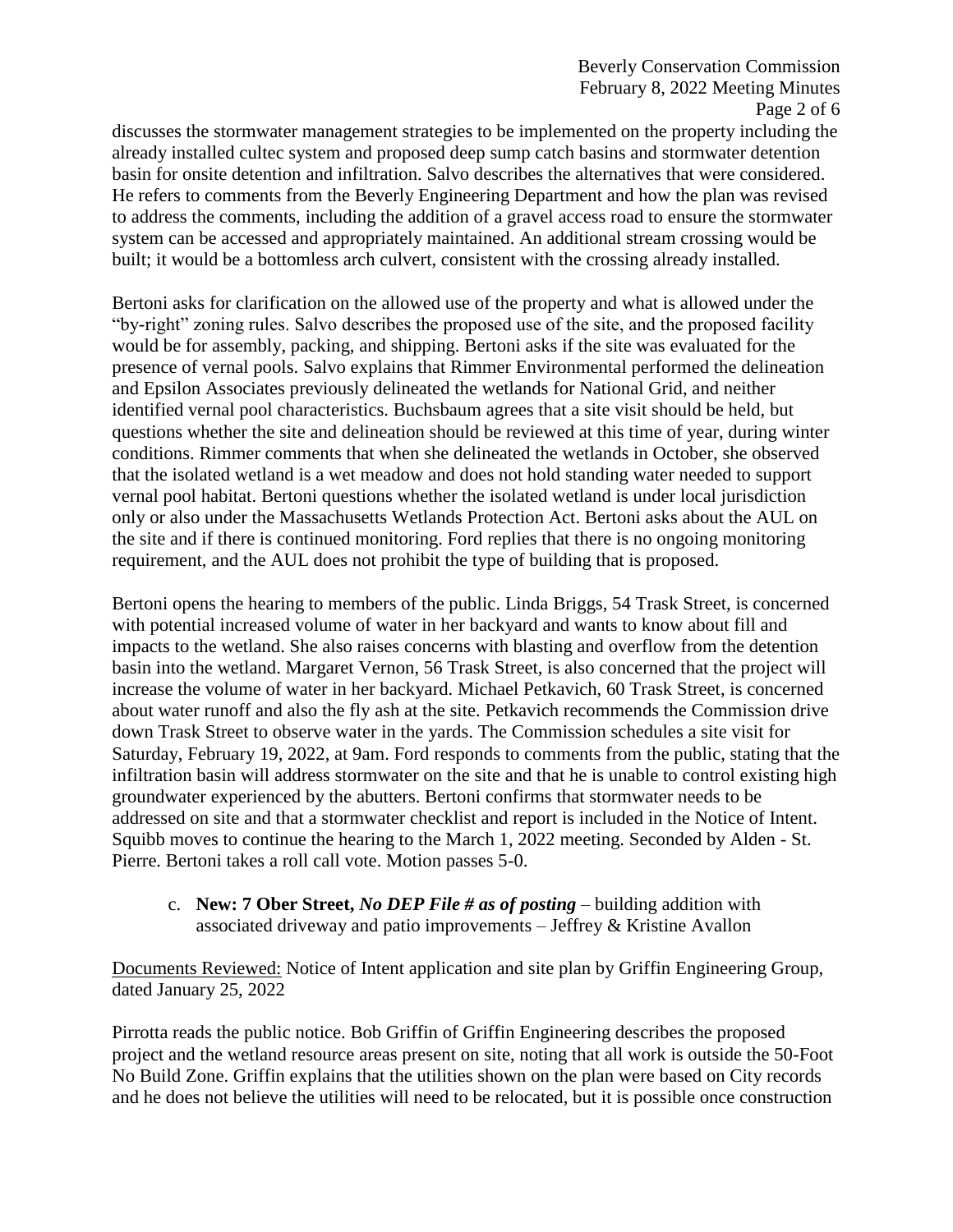begins. Buchsbaum asks for clarification on the portions of work within the 100-Foot Buffer. Bertoni asks for more details about the concrete paving stone and patio pavers. Bertoni asks Griffin to provide coastal bank profiles to Pirrotta for the file.

Bertoni opens the hearing to comments from the public. Charles Harris, 7 1/2 Ober Street, is concerned about the addition of two carports on the property and the need for additional construction on the site. Griffin replies that there is no zoning relief needed to construct such an addition on this property and that this question is not pertinent to conservation jurisdiction. Bertoni agrees that the Commission cannot specify the design, but they may ask about reducing the impact within the buffer zone while they are conducting the site visit. Commissioners schedule a site visit for Saturday, February 19, 2022, at 10:30am. Alden - St. Pierre moves to continue the hearing to the March 1, 2022 meeting. Seconded by Squibb. Bertoni takes a roll call vote. Motion passes 5-0.

#### 4. **Reconvene Regular Meeting**

Alden - St. Pierre moves to reconvene the regular meeting. Seconded by Bertoni. Bertoni takes a roll call vote. Motion passes 5-0.

## 5. **Requests for Determination of Applicability**

a. **Cont.: 9 Melvin Avenue** – demolish an existing house – Kevin Hios

Documents Reviewed: Request for Determination of Applicability application and attachments, by Kevin Hios, dated November 1, 2021, Plan of house to be removed and buffers, dated February 4, 2022

Nicole Hios, representing the applicant, describes the updated plan which now shows the wetland resource areas and buffers. Pirrotta recaps the information that was previously provided to the Commission, including the scope of work and other permits issued by the City. Bertoni asks about the proposed sediment controls and that they be located outside of the No Disturbance Zone. Bertoni lists suggested conditions for the project. Hios agrees that the project can meet these conditions and notes that they are already included in the project scope documentation from the demolition contractor. There being no further comments or questions, Alden - St. Pierre moves to issue a Negative 2 and 3 Determination, with conditions as discussed. Seconded by Buchsbaum. Bertoni takes a roll call vote. Motion passes 5-0.

## b. **Cont: 46 Pickman Road** – extend an existing garage – Tom Wilburn

Documents Reviewed: Request for Determination of Applicability and associated plans and attachments, dated January 6, 2022, roof infiltration specification dated February 8, 2022

Tom Wilburn, property owner, recaps the proposed project. In response to the Commission's comments at the last meeting about roof runoff, he explains his plans to allow water to infiltrate through pea stone around the perimeter of the expanded garage. Bertoni asks about the depth of the stone and Wilburn describes the dimensions of the stone infiltration area, noting that the site is very sandy with good infiltration. Buchsbaum and Bertoni agree that this information satisfies what the Commission was looking for and Bertoni suggests conditions for the project. Squibb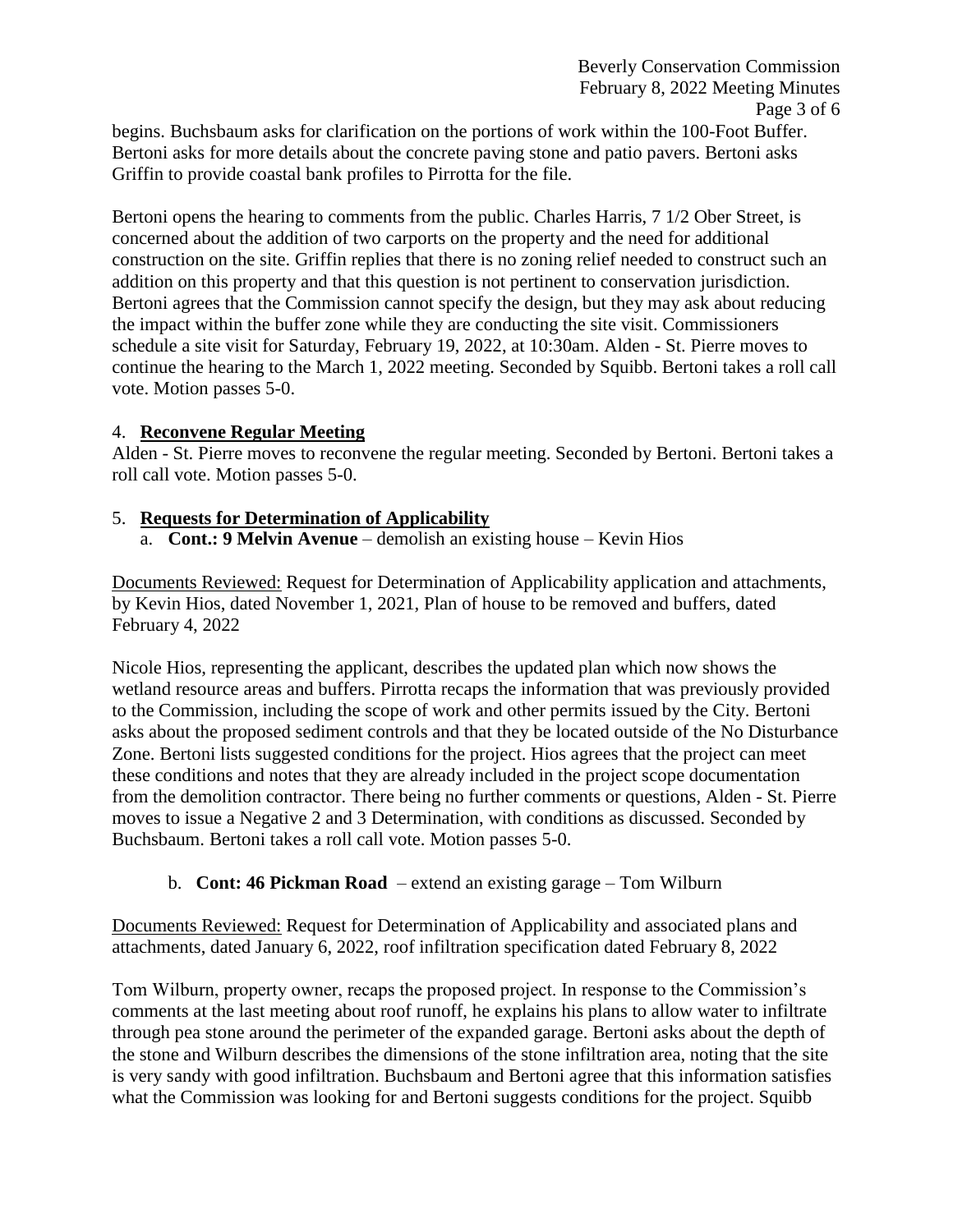moves to issue a Negative 3 Determination, with conditions as discussed. Seconded by Buchsbaum. Bertoni takes a roll call vote. Motion passes 5-0.

c. **New: 340 Old Essex Road** – deck expansion and fence and gravel driveway installation – Ted Ramsdell

Documents Reviewed: Request for Determination of Applicability and associated attachments, dated January 25, 2022

Pirrotta reads the legal notice. Owner Ted Ramsdell is present to discuss the project. He describes that he is planning to add crushed gravel to his driveway to help divert water runoff from the road onto his property and prevent it from going into the stream. Bertoni asks whether there is a berm and whether Ramsdell has discussed the issue with the Beverly Department of Public Services. Ramsdell replies that he has not, and adds that curbing was recently added as part of the street work and curbing took away part of his driveway access. Pirrotta confirms she has not asked DPS about this specific issue. Commissioners agree to hold a site visit. Squibb asks about the proposed deck expansion. Commissioners schedule the site visit for Saturday, February 19, 2022, at 11:30am. Squibb moves to continue the discussion to the March 1, 2022 meeting. Seconded by Buchsbaum. Bertoni takes a roll call vote. Motion passes 5-0.

## 6. **Requests for Certificates of Compliance**

a. **New: 183 West Street, DEP File #5-1102** – abandon septic system and install pump chamber to connect to existing force main – Beverly Shore and Chubb Island, LLC c/o Maura Blundin

Documents Reviewed: Request for Certificate of Compliance from Griffin Engineering Group, dated January 31, 2022

Bob Griffin of Griffin Engineering describes the request. The work under the Order of Conditions was never completed, and the Order has since expired. Griffin explains that the current owner recently received approval of a new project under DEP File #5-1352 and closing out this expired Order was a condition of approval. There being no further comments or questions, Alden - St. Pierre moves to issue a Certificate of Compliance with an "invalid" Order of Conditions. Seconded by Buchsbaum. Bertoni takes a roll call vote. Motion passes 5-0.

## 7. **Old/New/Other Business**

- a. **Minor Modification to Order of Conditions**
	- i. **Cont: 28 Fosters Point, DEP File #5-1330** –Doug & Susan Stone

Documents Reviewed: Request for Minor Modification to Order of Conditions and revised site plan by Griffin Engineering, dated January 10, 2022

Bob Griffin of Griffin Engineering recaps the project, noting that he had to cancel the previously scheduled site visit and requests that the Commission schedule a new date. Commissioners schedule a site visit for Saturday, February 19, 2022, at 8:30am. Alden - St. Pierre moves to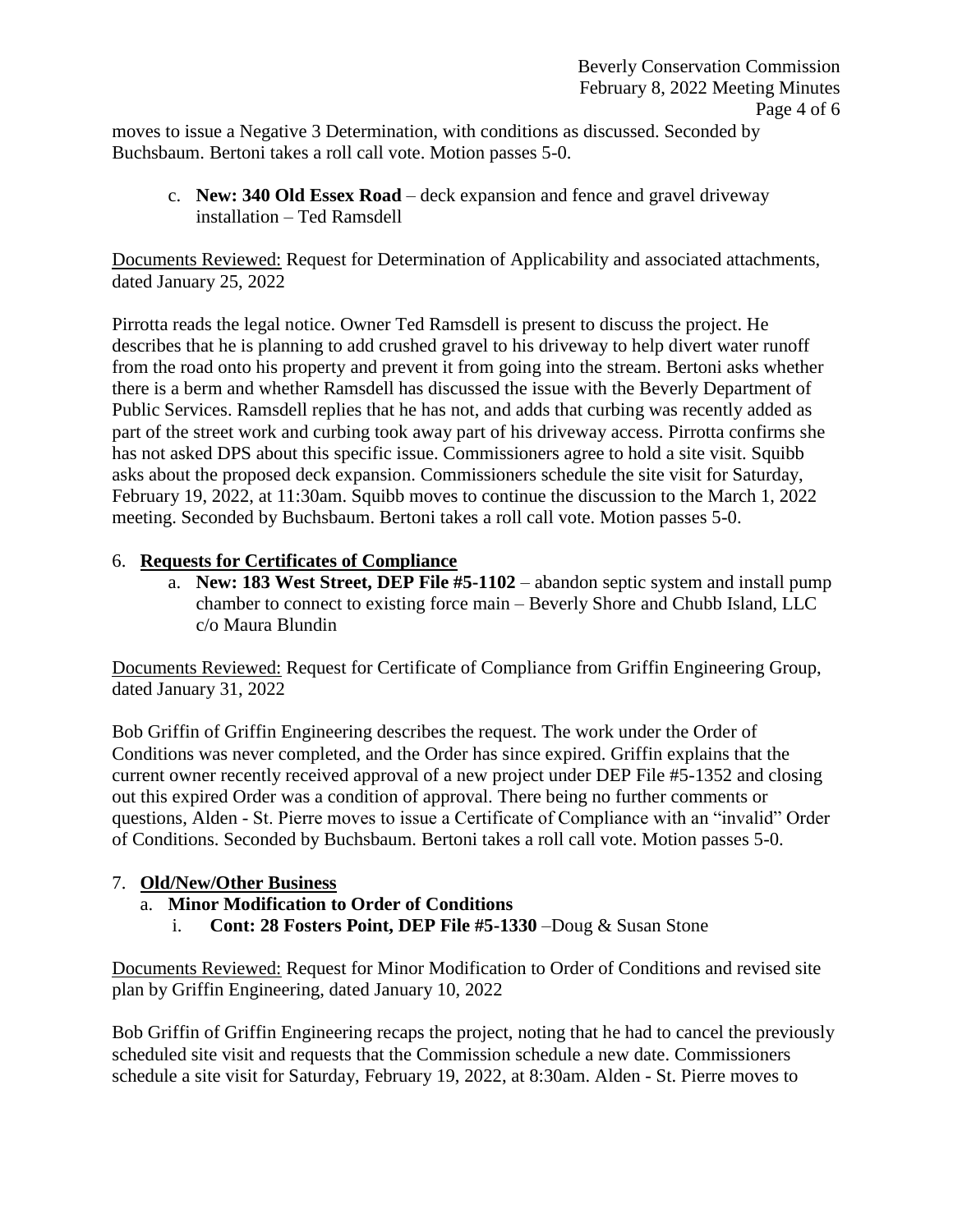continue the discussion to the March 1, 2022 meeting. Seconded by Jones. Bertoni takes a roll call vote. Motion passes 5-0.

# b. **Enforcement Orders**

## i. **Cont.: 0 Netherton Avenue**

Documents Reviewed: Topographic Plan of Land by Hancock Associates, dated July 14, 2021; Wetland Restoration Plan by Hancock Associates, dated January 24, 2022

There is no owner or representative for the discussion. The Commission received the hard copies of the restoration plan as requested. Bertoni confirms that the fines have not been paid yet and confers with Pirrotta regarding the amount of outstanding fines. Bertoni would like implementation of the restoration plan by the end of June 2022. The Commission discusses where plantings and seeding would be located and suggested conditions of approval. Bertoni reminds members that permission from the abutter is needed to allow restoration work on their property. Pirrotta notes that Hancock Associates is experiencing issues in accessing their network files and that some expected information including narrative and soils data had not yet been submitted to the Commission. In light of this, the Commission decides to amend the Enforcement Order to allow more time to provide the complete materials instead of approving the plan at this meeting. Buchsbaum addresses the fine amount and asks members whether it should be reduced, given that the fill has been removed. The Commission notes that the restoration work is not yet complete and considers whether there is flexibility in the amount. Pirrotta adds that the Commission has considered reducing or waiving fines on other enforcement issues in the past. Buchsbaum moves to amend the Enforcement Order to receive the restoration plan and narrative by February 22, 2022. Seconded by Bertoni. Bertoni takes a roll call vote. Motion passes 5-0. Squibb moves to continue the discussion to the March 1, 2022 meeting. Seconded by Alden - St. Pierre. Bertoni takes a roll call vote. Motion passes 5-0.

## ii. **New: 6 Morningside Drive**

## Documents Reviewed: Enforcement Orders dated January 27, 2022

Pirrotta updates the Commission on the unpermitted activities at the site and summarizes her conversation with the property owner regarding the need to remove the fill. Owner Edvaldo Da Silva is in attendance, with assistance from a translator, Daniel. Bertoni informs the homeowner that work within the resource areas or buffers requires that they file an application with the Commission, and they are currently in violation of the Act and Ordinance. Da Silva's representative describes that the owner did not know that he needed approval and thought he could do the work as long as it was at least 25 feet from the river. Bertoni asks about the work that occurred and recommends that the homeowner first stabilize the site to prevent damage to the resource area and then have a plan prepared. Bertoni asks how much fill was added to the site; Da Silva's representative replies that the quantity was about 3 trucks of fill or 45 yards of material, as he wanted to level the yard. Bertoni explains that adding fill into the floodplain without adding compensatory flood storage is prohibited. The Commission discusses the need for Da Silva to engage an environmental professional to prepare a plan if he is intending to keep the fill or remove it all and return to original condition. Pirrotta will re-send the list of